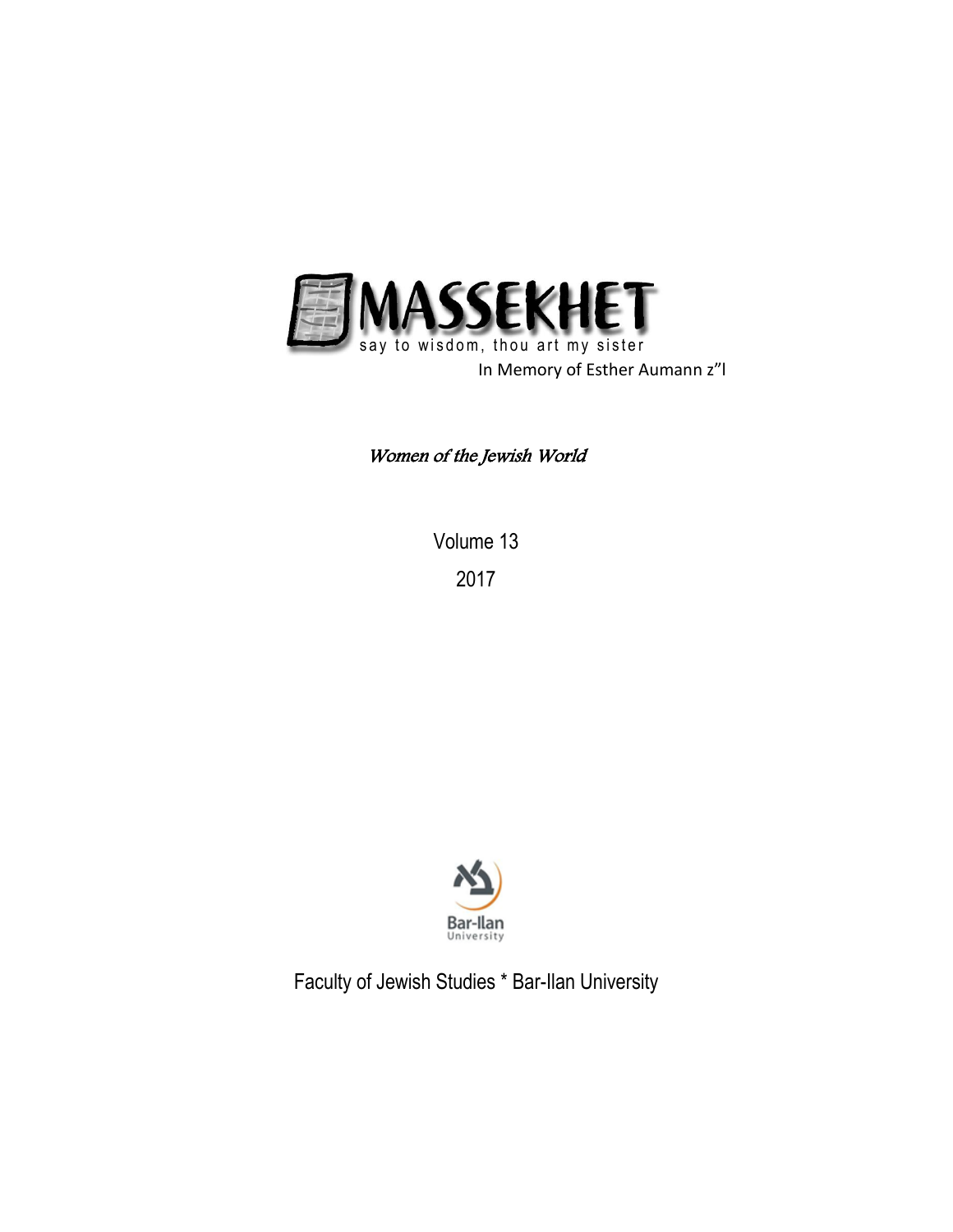# **MASSEKHET**

**Board of Directors:** Prof. Israel Aumann, Prof. Elisha Haas, Prof. Elie Assis, Prof. Miriam Faust, Rochelle Furstenberg, Shanee Rosen

**Editor-in-chief:** Prof. Yehuda Friedlander **Editor:** Dr. Rivka Goldberg (Dvir)

**Editorial Board:** Prof. Yaffah Berlovitz, Prof. Zeev Gries, Dr. Michal Held, Dr. Ruth Lamdan, Dr. Lilach Rosenberg-Friedman, Prof. Yael Shemesh

**Advisory Board:** Prof. Shulamit Elizur, Prof. Nitza Ben-Dov, Prof. Susan Handelman, Prof. Tamar Wolf-Monzon, Dr. Roni Weinstein, Prof. Chava Turniansky, Prof. Uriel Simon, Prof. Haviva Pedaya, Prof. Shmuel Feiner, Prof. David Roskies, Prof. Itta Shedletzky, Prof. Avigdor Shinan

**Linguistic Editing**: Channah Fortgang

# **Contributors:**

**Prof. Tal Ilan** Freie Universität Berlin **Dr. Anat Israeli** Oranim Academic College, Tivon **Dr. Yael Levine** P.O.B. 71140 Jerusalem **Dr. Ruth Lamdan** The Goldstein-Goren Diaspora Research Center TA University **Dr. Liat Sobolev-Mandelbaum** Gordon Academic College, Haifa **Dr. Inbar Raveh** Oranim Academic College, Tivon **Nir Ratzkovsky** University of Haifa **Dr. Margalit Shlain** Beit Terezin, Givat Haim Ichud **Prof. Yael Shemesh** Bar Ilan University, Ramat Gan

> ISSN 1565-3625 © All Right reserved **Faculty of Jewish Studies \* Bar-Ilan University Ramat-Gan** e-mail: massehet@gmail.com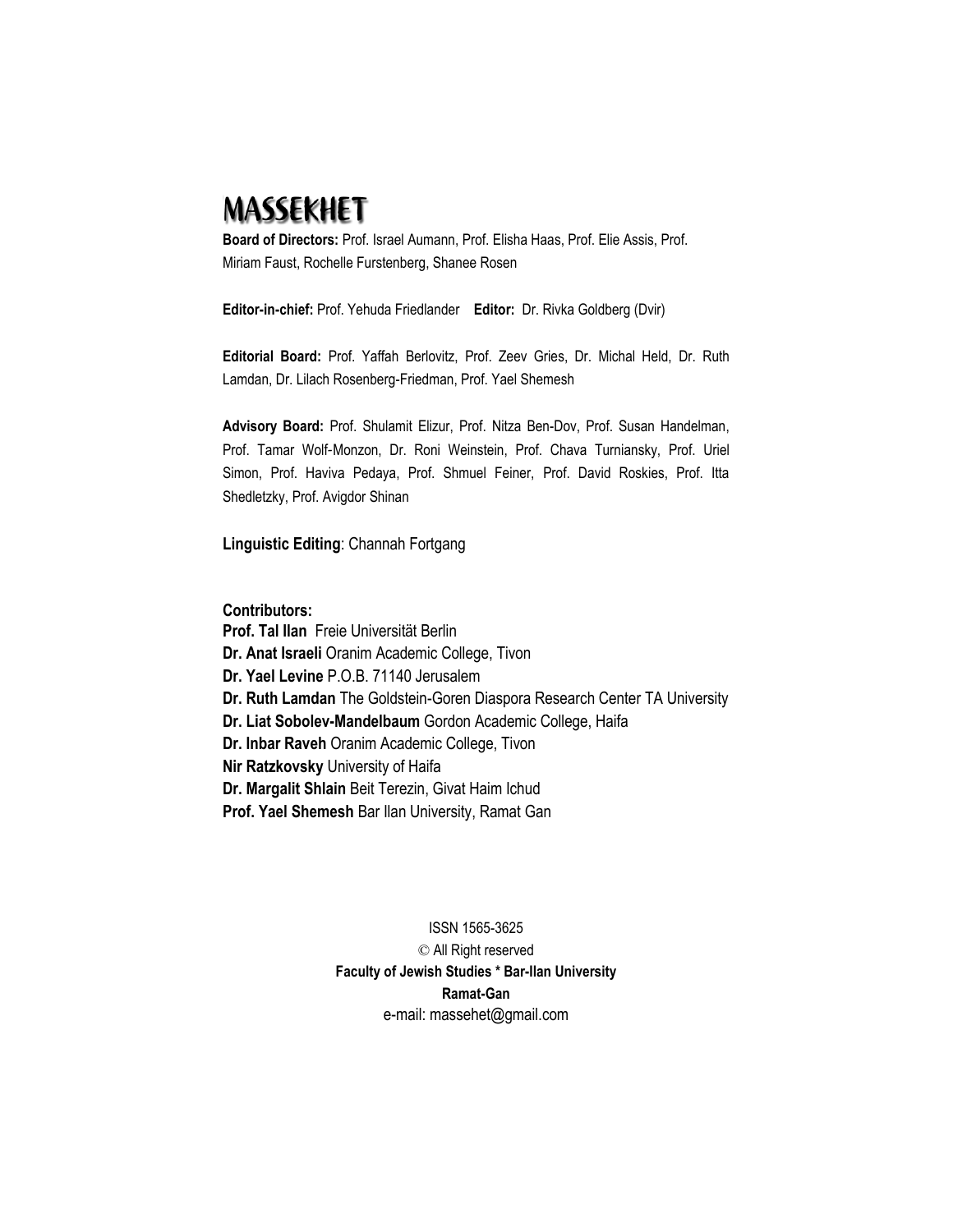*Massekhet* is a periodical established in *Matan*, *Women's Institute for Torah Studies*, in memory of Esther Aumann, one of its first students. Esther, who devoted her life to her home and to raising her family, began attending *Matan* at the age of sixty-two and for the first time in her life delved into the depths of Bible, Talmud and Jewish-thought studies. Six years later she passed away of cancer. The story of her life epitomizes the revolution undergone by women's Torah studies in the last generation.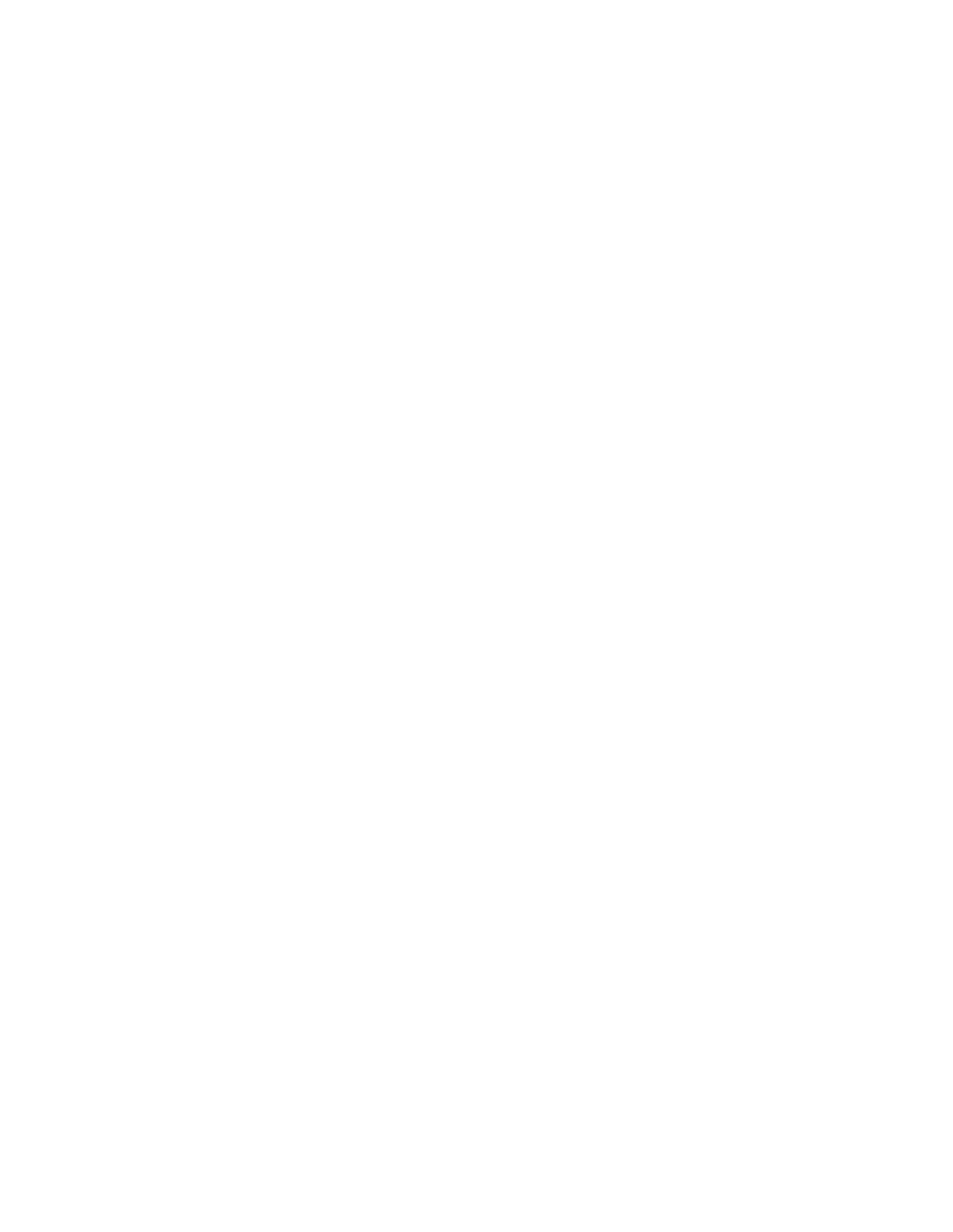*Contents*

*Rivka's Choice* Yael Shemesh

*The Sugyot Pertaining to 'Isha Hashuva' in the Babylonian Talmud* Yael Levine

*The Figure of Marta bat Baitus as a Religious 'Other'* Liat Sobolev-Mandelbaum

*'And Yet He Did Not Shame Her': Motherhood and Embarrassment in Talmudic Literature* Anat Israeli and Inbar Raveh

*Ben Sira – Philology and Gender* Tal Ilan

*Hatred, Jealousy and Compromise in Jewish-Ottoman Society at the Beginning of the Modern Age* Ruth Lamdan

*The Queen Turns into a Woman: The Personage of Athalie in Racine's Tragedy and its Hebrew Adaptations* Nir Ratzkovsky

*Regina Jonas – Spiritual Shepherd for the Jewish Community in Berlin and in the Theresienstadt Ghetto* Margalit Shlain

*English Abstracts*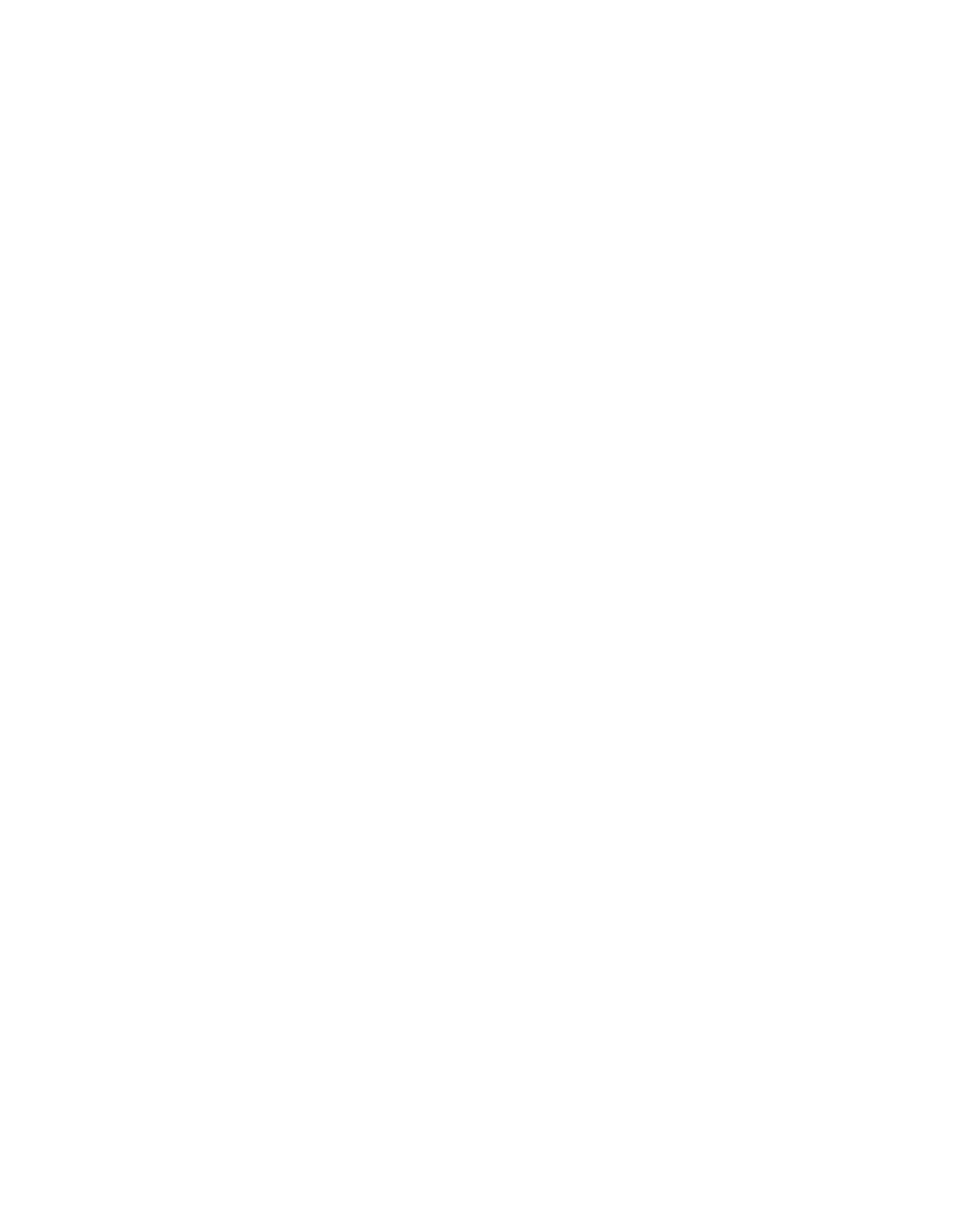## Rivka's Choice

#### *Yael Shemesh*

The purpose of this essay is to sketch the unique profile of Rivka – as both chosen and chooser. The first section of the essay is devoted to the choice of Rivka as Yitzchak's wife. Rivka is the only one of the matriarchs of whom it is told that she was presented with a test of character. Her spectacularly successful navigation of this challenge led to her being chosen, as a woman, as one of the founders of the Jewish people (Gen. 24). It seems from the text that not only did Avraham's slave choose her, but also God Himself. Rivka is not only chosen however but also excels herself at choosing. In practice, by virtue of her own successful choices, she is also chosen for the role of Yitzchak's wife and one of the matriarchs of the Jewish People. Initially choosing to acquiesce to the request of Avraham's to quench his thirst from her pitcher, she then goes even further. Subsequently, she elected without hesitation to leave her homeland in order to marry Yitzchak (Gen. 24). These choices led, directly, to her being chosen as Yitzchak's wife. In my opinion however, her choices during the course of her adult life, as the mother of Ya'akov and Eisav, can also be viewed as an indirect reason for God's choice of her. By choosing Ya'akov as the son worthy of his father's blessing, she demonstrated astute intuition, thereby tuning in to God's will. With this intuition, Rivka completed that which was lacking in Yitzchak who, in his spiritual blindness, favored Eisav. It would not be unfounded to speculate that Rivka also was chosen as Yitzchak's wife in order to keep guard and ensure that the correct son receive his father's blessing.

The gender role exchange between Yitzchak and Rivka in the story of their betrothal was perhaps intended to teach us of the important role that Rivka will play in diverting Avraham's blessing in the right direction, even if she did so in a deceiving and underhand manner, apparently faced with no other option. Although Rivka is a strong woman, as a woman

Massekhet • Vol. 13 • 5777-5778 • 2017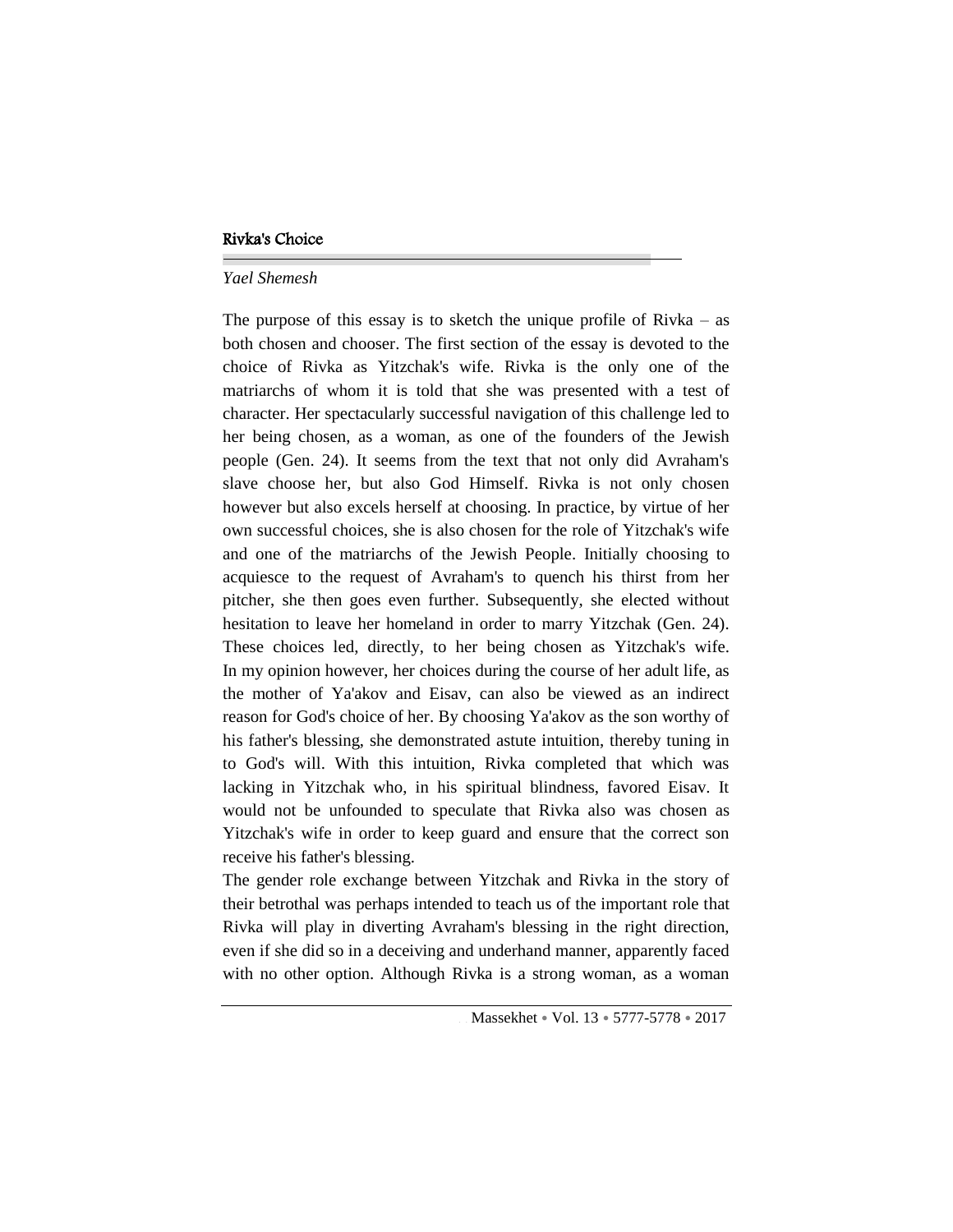living in a patriarchal society, she possesses no formal power enabling her to transfer the blessing to the son she regarded worthy.

#### The Sugyot Pertaining to *'*Isha Hashuva*'* in the Babylonian Talmud

# *Yael Levine*

This article is devoted to an examination of the Talmudic *sugyot* which discuss the phrase *'isha hashuva'* (a woman of stature). This articulation is not mentioned in the tannaitic literature but is cited in the course of seven halakhic *sugyot* in the Babylonian Talmud. It is not found in the Jerusalem Talmud.

A detailed examination of the topic shows that the 'woman of stature' *sugyot* refer to women-related *halakhot*. An analysis of the relevant Talmudic passages reveals that in five of the instances, the discussions concerning *'isha hashuva'* belong to the amoraic stratum. This term is thus cited in the names of Abayye, Rava, R. Yirmiya and R. Ashi. One of the *'isha hashuva'* passages is anonymous in authorship however evidence exists to support the opinion that it is from the amoraic period, and two further *sugyot* are anonymous. In two instances *'isha hashuva'* relates to the halakhic ruling in the Mishnah, while in two other cases it refers to rulings in *baraitot.*

The meaning of the term *'isha hashuva'* is not explicit in the Talmudic passages themselves, and a single succinct definition cannot therefore be offered. It can be deduced from several of the discussions that a *'*woman of stature' is one of high economic status or a woman from a respected family. It is significant to mention that from the context of the *sugyot* there is no evidence to support the notion that *'isha hashuva'* refers to a woman knowledgeable in Torah, and as a rule Jewish women in Babylon did not possess such knowledge.

The term *'isha hashuva'* is affiliated to the articulation *'adam hashuv'* and both categories can be found in the Babylonian Talmud alone. It is also

Massekhet • Vol. 13 • 5777-5778 • 2017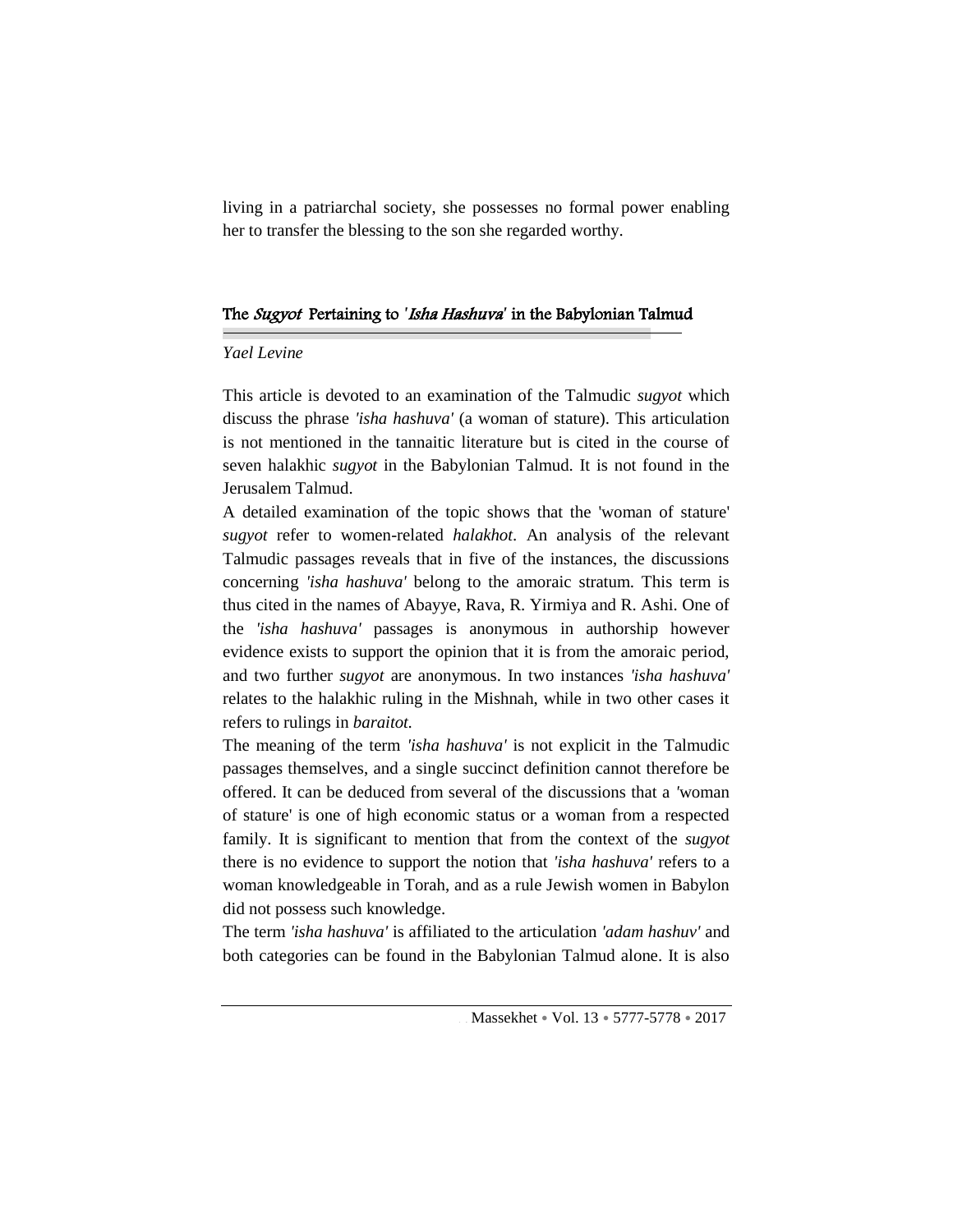noteworthy to state that each of the Talmudic tractates containing the expression *'isha hashuva'*, also features the term *'adam hashuv'*.

The main intent of this paper is to conduct an in-depth inquiry into the Talmudic *sugyot* themselves relating to *'isha hashuva'*. Therefore, only scant use is made of sources from post Talmudic literature, in several instances where the definition of *'isha hashuva'* is not clear.

The entire range of sources concerning the topic of *'isha hashuva'* is of interest in itself, providing a fascinating glimpse into *halakhot* pertaining not to the average Jewish woman but rather to those who constituted a minority in their time. This reality changed in Europe during the time of the *Rishonim*, at least with regard to the question of a woman's obligation to eat while reclining at the Passover Seder, until all Jewish women came to be encompassed, according to some of the *Rishonim*, in the category of important women.

#### The Figure of Marta bat Baitus as a Religious 'Other'

#### *Liat Sobolev-Mandelbaum*

The central theme of this essay is a discussion examining the representation of Marta bat Baitus as an 'other', different from status, religious and gender perspectives, and the complexity of this representation in Talmudic literature. Its conclusions will lead to questions regarding "the essence of a woman", her place in society and her exclusion from it in these sources.

In all the Talmudic references to her, Marta bat Baitus is portrayed as a wealthy woman of distinguished lineage wielding both power and influence. In a few instances, she is also depicted as a widow living with relative independence at a certain stage in her life. This independence is expressed by her lack of dependence on a man and by her wealth. In Tannaic sources, Marta bat Baitus is described as a well-known woman whose irregular marriage to the High Priest formed the base for a halakha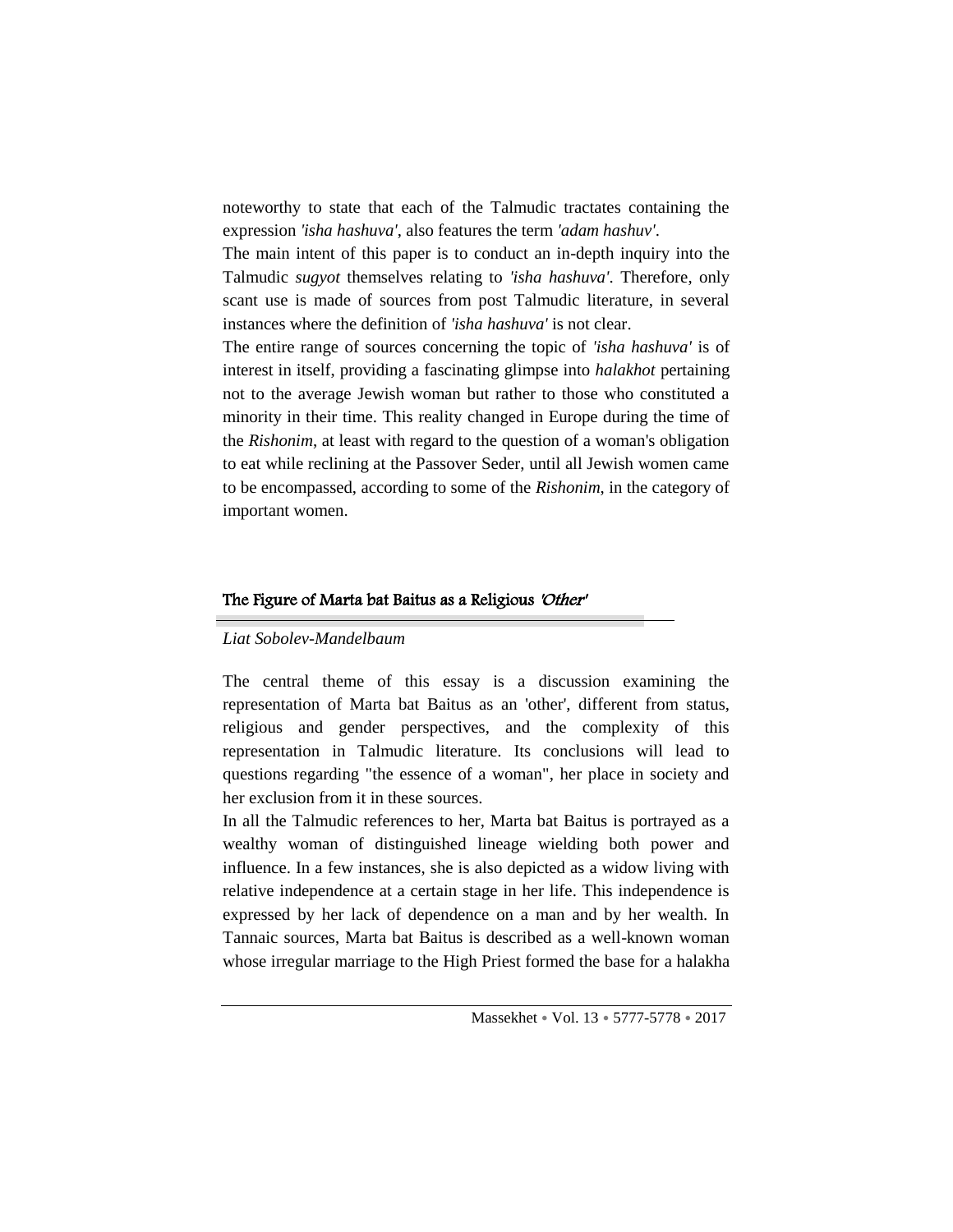that preserved her in the consciousness of the Tannaim as a wealthy widow and as the symbol of a wealthy woman. In the later Ammoraic sources, a dramatic change takes place in this description. Both in the Land of Israel and in Babylon, the figure was preserved as a symbol of a wealthy woman, however she was also accused of intervening in political and religious life and indeed, of damaging them, by abusing her status and wealth. She was also blamed for indulgence, haughtiness and insensitivity to her fellow Jews in light of the deteriorating economic situation in her city at the time of its destruction. Moreover, these sources are devoid of attributes commonly identified with women in the Talmud, such as sensitivity for others, empathy, social weakness, subservience and acceptance of authority.

Her "otherness" can be explained by the combination of her socioeconomic standing and her gender that allowed her independence, power and control to intervene in the culture of the Sages and to perform acts that did not conform, and even contravened, the Sages' will. Furthermore, a widow, especially one from the upper class, was viewed as a social problem, as unrestrained, and as possessing moral blemishes. The representation of her figure, through the relation to that of other prominent women characters in the Babylonian Talmud, reflects a patriarchal tendency. It criticizes and condemns female, and especially independent female characters, who penetrated the world of the Sages and who were active in in the spheres of government, study and halakhic ruling. At the same time, this tendency glorifies those woman figures who belonged to the Sages and who acted mainly within the home-family framework, generally in realms that were associated with women and their biological role.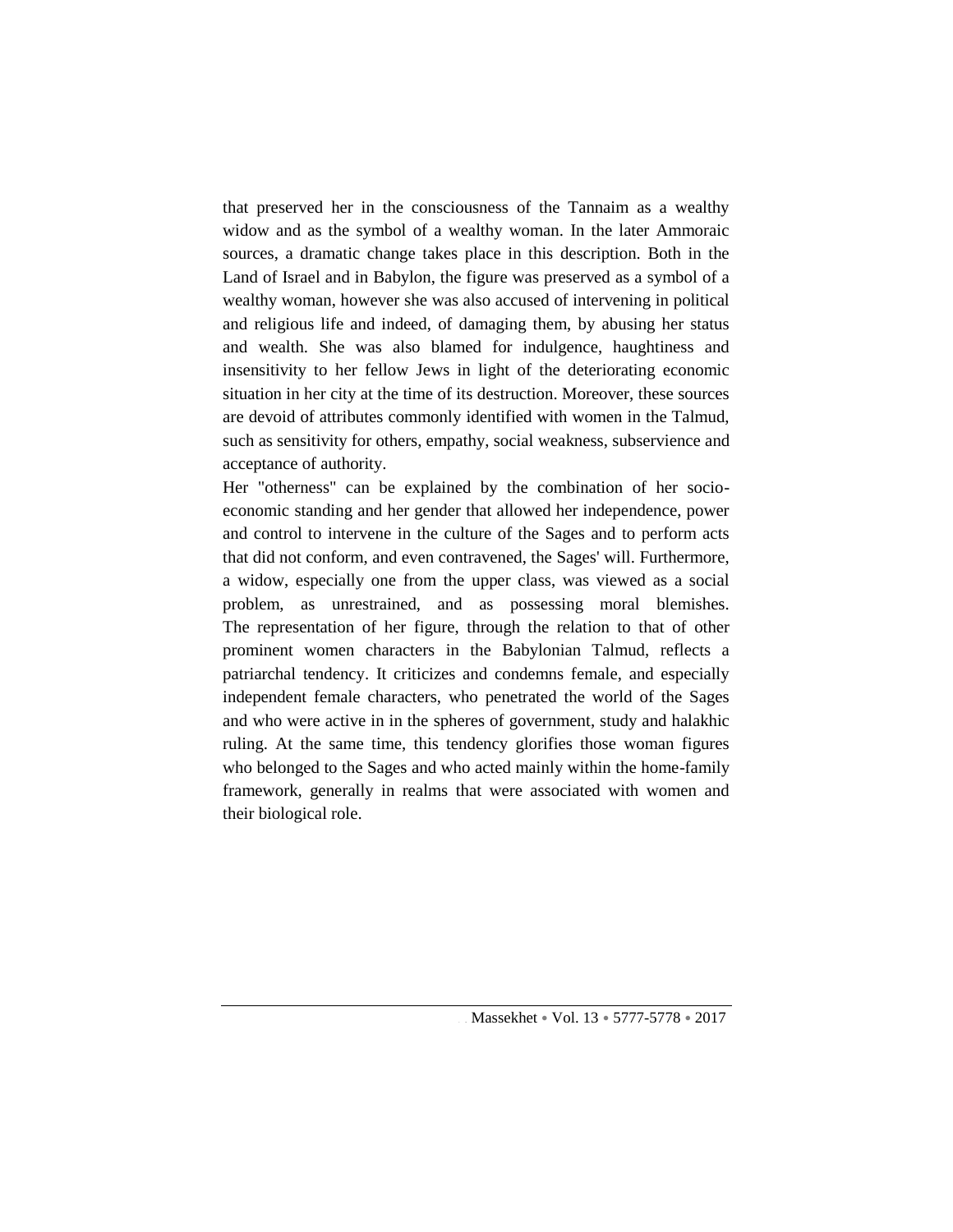# 'And Yet He Did Not Shame Her': Motherhood and Embarrassment in Talmudic Literature

### *Anat Israeli and Inbar Raveh*

In this essay, we will examine aggadic stories, most of which are connected to the issue of respecting one's mother. Of primary interest is the fact that, in a most unusual manner, these stories place women in a central reference position, even one deserving of respect. The stories of respect for mothers that appear in the Talmudic corpus present various difficulties in fulfilling the mitzva, as well as a wide range of mother-son relations and varying forms of respect. They are spread over many of the different branches of Talmudic literature, both Tannaic and Ammoraic, from Babylon and the Land of Israel.

Despite the wide and varied distribution, the stories contain an underlying common theme that is exposed and discussed here. The occupation with respect for mothers, in contrast to the occupation with respect for fathers, is inseparably connected to the exact opposite of respect, namely shame and embarrassment. It is as if the very act of respecting one's mother necessarily involves some form of humiliation, whether of the son, of the mother, or of both of them together. This mixture is testimony to the complexity of son-mother relations and is in need of explanation, also provided in the essay. To our understanding, the Sages deliberately focused the stories of respect for mothers on the issue of the sons' shame and shaming, and in so doing, seemingly touch on the root of a central problem inherent in the relations between mothers and their adult and respected sons. The meeting with the mother frequently returns the older son to a vulnerable and sensitive point, exposing him to fundamental difficulties that render the meeting especially charged. The Sages, aware of the great difficulty that this entailed and of the consequent emotional effort required from the sons, accorded them impressive literary expression.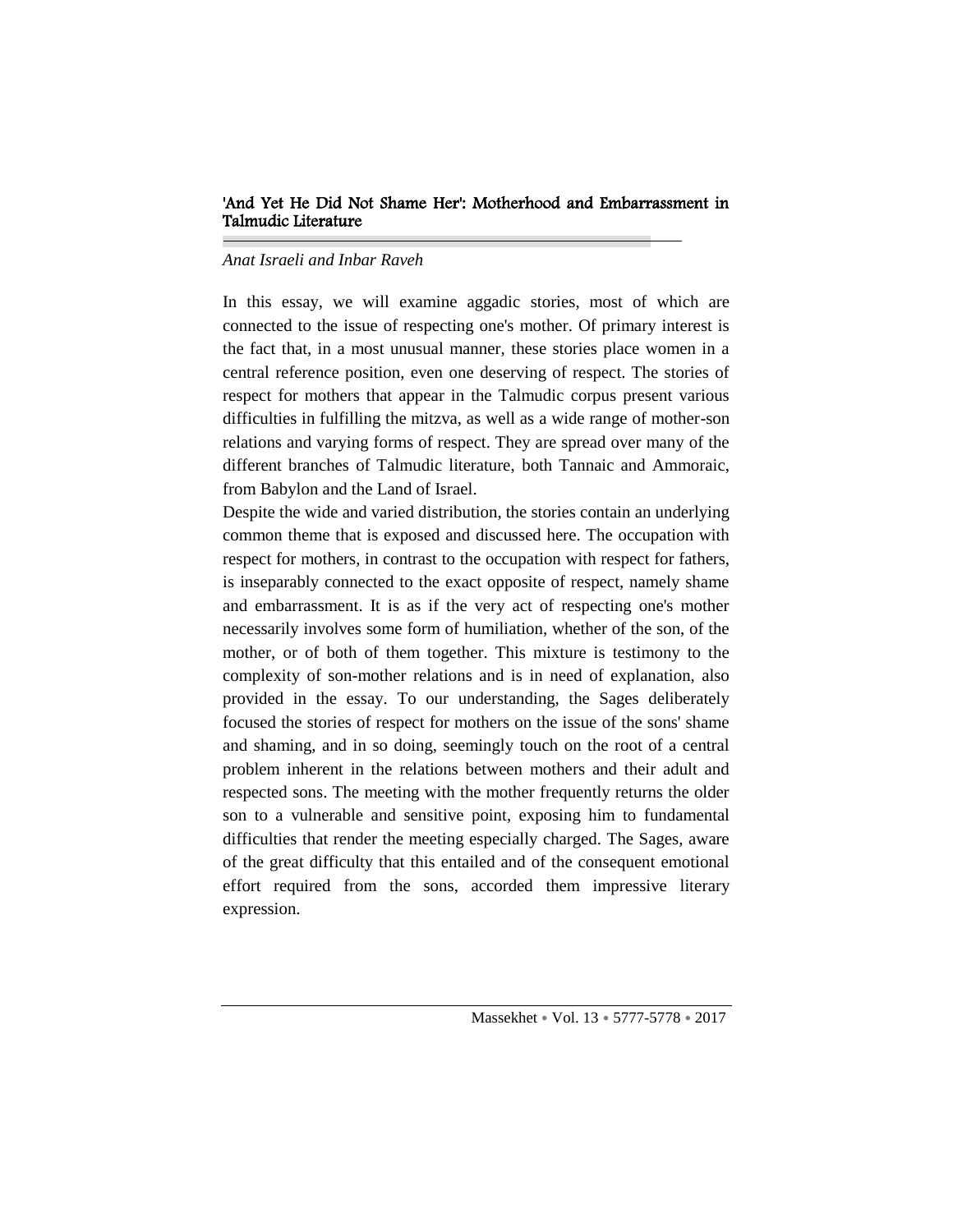# *Tal Ilan*

This article discusses gender issues in the Hebrew version of the Ben Sira text discovered in the Cairo Genizah. It inquires whether the Genizah text is indeed authentic Ben Sira or a translation from the Greek (or the Syriac). The article shows that while the Genizah text on the "bad daughter" (also preserved in the Masada Manuscript of Ben Sira) certainly preserved the original Hebrew, the Genizah text on the courting of "good wisdom" (also preserved in Qumran) cannot be considered the original because in Qumran the text is an achrostic, while the Genizah text is not. I suggest that this was influenced by gender - Ben Sira's negative attitude to women has survived through the centuries, but his positive attitude to Lady Wisdom was lost.

# Hatred, Jealousy and Compromise in Jewish-Ottoman Society at the Beginning of the Modern Age

#### *Ruth Lamdan*

.

The essay deals with a range of emotions between a married couple, and their reflection in halakhic and Jewish sources in the period following the Jews' expulsion from Spain. While feelings of love between a couple are not given widespread expression in Responsa literature, emotions of hatred and jealousy are publicly conveyed as the result of disputes and divorce cases, and are perpetuated in the rabbinical rulings of that period. In many cases, the dayanim strive to reconcile the two conflicting spouses and the Bill of Compromise cited in this essay, originating in the Cairo Genizah, is an example of a fair settlement obligating both parties and providing hope for their continued future married life.

Massekhet • Vol. 13 • 5777-5778 • 2017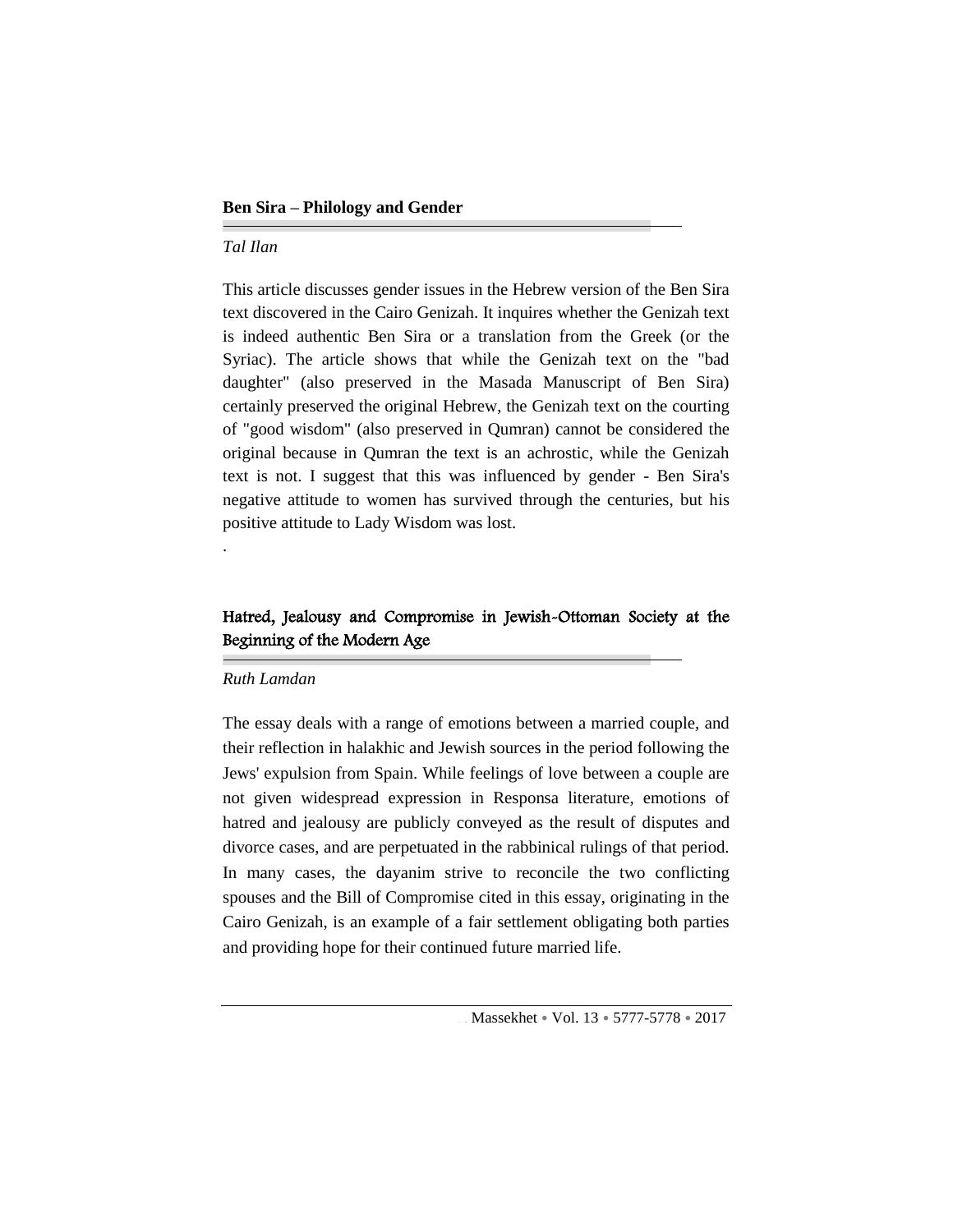## The Queen Turns into a Woman: The Personage of Athalie in Racine's Tragedy and its Hebrew Adaptations

#### *Nir Ratzkovsky*

Racine's *Athalie* (1691), which tells the tale of Queen Athalie of Judea and her death, is the last tragedy written by the great  $17<sup>th</sup>$  century French playwriter. It's biblical subject contrasts with Racine's previous "secular" tragedies, and made it a popular subject for translation and adaptation by Jewish Hebrew-writing scholars. Following the 1766 adaptation Gemul Athalia" ("Athalia's Punishment"), by the early *Haskala* writer David Franco Mendes, *Athalie* was subsequently translated into Hebrew in 1835 by Meir Letteris, and again in 1949 by Elyahu Maitos.

This paper begins by questioning the tragic core of the play, then explores its Hebrew adaptations and translations, and the ways in which Athalie's complex tragic persona is developed and modified in each of them. While Franco Mendes presents Athalie merely as an "evil queen", and refuses any inner conflict which might "attenuate" her crimes, Letteris paints her as a hysterical woman, typical of the Romantic period to which he belonged. It is through Maitos's translation, which follows relatively modern standards and is much more loyal to the original text, that we can discover the fascinating Racinian conflict between the queen and the woman.

We have before us a critical feminist reading that negates the perception that a woman establishes her identity solely via a female viewpoint. These novels, written by men, have transformed this silenced issue into both legitimate and relevant.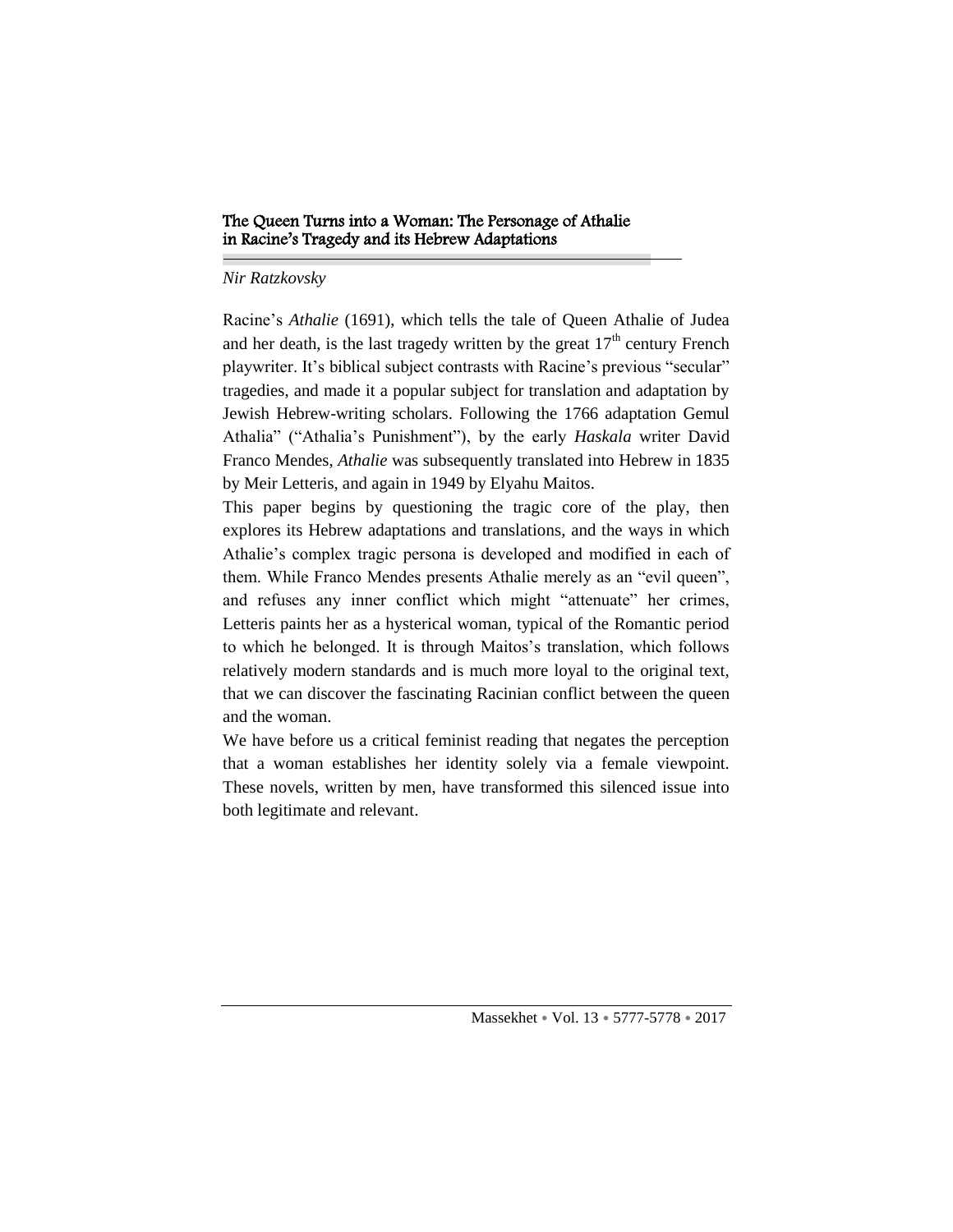# Regina Jonas – Spiritual Shepherd for the Jewish Community in Berlin and in the Theresienstadt Ghetto

#### *Margalit Shlain*

Regina Jonas was born in a poor suburb of Berlin to an Orthodox Jewish family. Her father died when she was 11 years old and the family remained penniless. Poverty and orphanage at such a young age fortified her character. Jonas attended a school for Orthodox Jewish girls and excelled at her studies. She subsequently studied teaching and in March 1924 received a teaching certificate for girls' schools that enabled her to support herself and her mother during the subsequent years.

However, Jonas destined herself for the rabbinate and in July 1930, following six years study at the Higher Institute for Jewish Studies Liberal Rabbinical Seminary in Berlin, she submitted a halakhic thesis supporting the ordination of women to the rabbinate. Her pioneering work on the question of the status of women in modern society in general and in the Orthodox-Jewish society in particular, expressed her immense knowledge in the fields of halakha, Jewish history and general education, and her belief that equality between men and women can be realized even within the standards of Jewish halakha.

Her academic supervisor, the Talmudist Prof. Eduard Baneth, approved her thesis but after his sudden death on August 7, 1930, none of the other seminary teachers, all of whom opposed the ordination of women, were prepared to administer her the final examination. Only in 1935, did Rabbi Dr. Meir Max Dienemann, Head of the Conference of Liberal Rabbis, grant her ordination.

All her life, Jonas struggled for her right to serve as a rabbi, deliver sermons, and to teach Judaism, and advocated full spiritual equality between men and women.

Jonas' rabbinic roles expanded following the Nazis' rise to power and throughout the years of the war. With the deteriorating plight of German Jewry, many communities remained bereft of rabbinic assistance and Jonas served as a spiritual shepherd, helping many in strengthening their

Massekhet • Vol. 13 • 5777-5778 • 2017